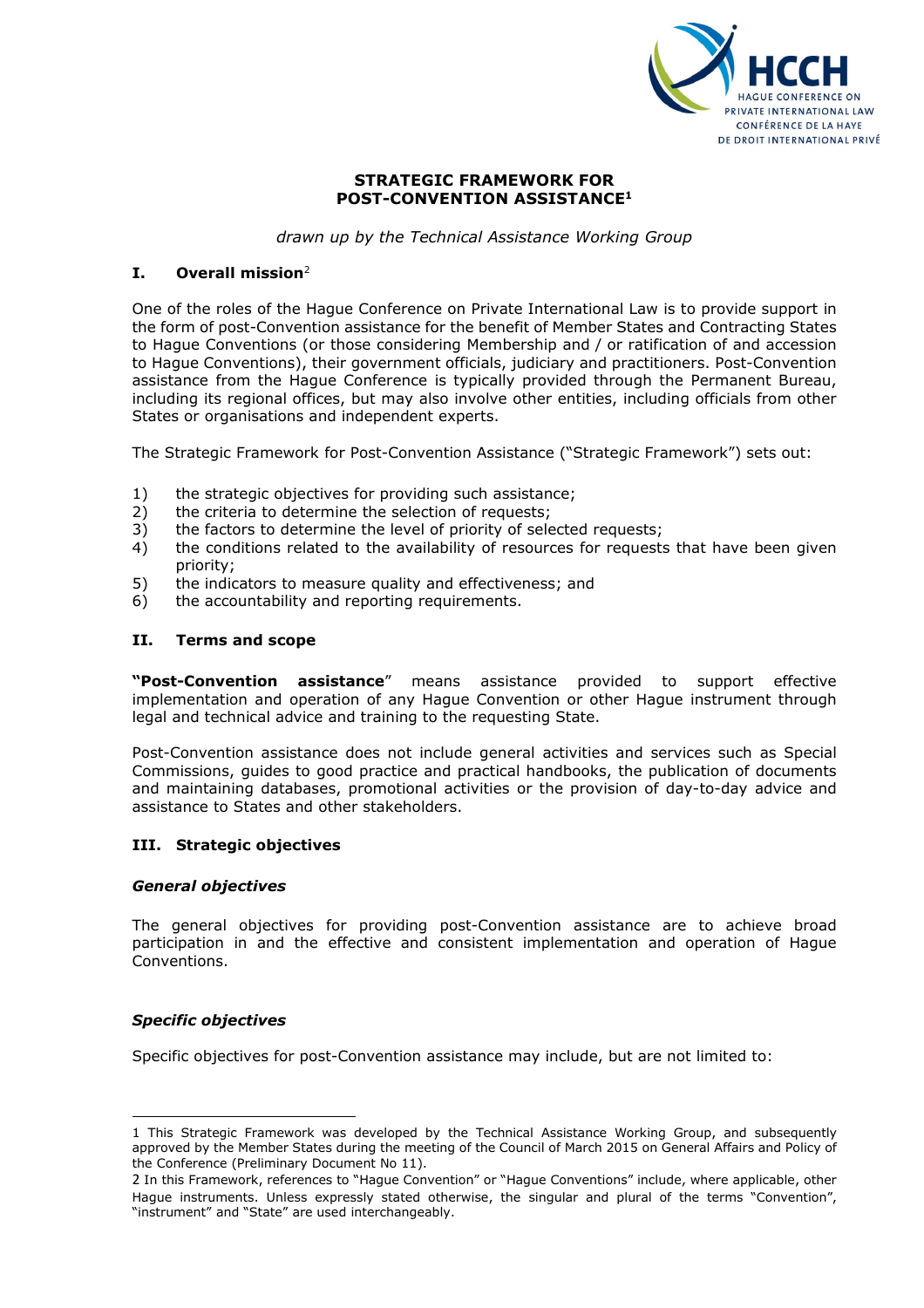- i) The recipient State gains a better understanding of the object and practical operation of the relevant Hague Convention and, where relevant, improves existing domestic laws and practice;
- ii) Officials and other experts from the recipient State share and / or disseminate relevant information with members of the judiciary, Competent or Central Authorities, practitioners and other stakeholders who are responsible for ensuring sound implementation and operation of the Hague Convention;
- iii) Where required, the recipient State prepares and / or enacts implementing legislation in accordance with the objects, principles and provisions of the relevant Hague Conventions;
- iv) The recipient State establishes a well-functioning Central Authority and / or Competent Authority in accordance with the relevant Hague Convention; and
- v) Any other clear and measurable objectives established jointly by the Permanent Bureau and the recipient State in furtherance of the general objectives of post-Convention assistance.

# IV. Selection criteria

Requests for post-Convention assistance must meet the following selection criteria:

- i) An official request has been received from the State concerned;
- ii) The requesting State has expressed a commitment to fully co-operate with the Permanent Bureau;
- iii) The requested assistance is likely to achieve the intended objectives in light of relevant social, political and economic factors;
- iv) The requested assistance is reasonably expected to produce measurable benefits;
- v) The requested assistance falls within the specific area of expertise of the Permanent Bureau;
- vi) The Permanent Bureau is the only or best placed entity to provide or co-ordinate the requested assistance;
- vii) Where relevant, conditions in the requesting State are conducive to the effective provision of post-Convention assistance; and
- viii) Where relevant, the requesting State expresses a commitment to:
	- a. actively co-operate with the Permanent Bureau or other relevant experts in the establishment and the realisation of an action plan for the provision of post-Convention assistance; and
	- b. move forward in achieving set milestones within a reasonable timeframe established in consultation with the Permanent Bureau.

### V. Prioritisation

Prioritisation of selected requests is based on several factors listed below that determine the order in which post-Convention assistance will be provided to eligible States:

- i) The requesting State is a Member of the Hague Conference or is actively committed to pursuing Membership;
- ii) The requesting State is in the process of preparing to join or is already a Contracting State to the relevant Hague Convention;
- iii) The urgency of the request;
- iv) The offer of financial and / or in-kind support from Members or Contracting States;
- v) The requesting State is already receiving or is likely to receive additional relevant support or assistance from other governmental, non-governmental, or intergovernmental entities;
- vi) The request reflects the diversity of regions in which the Hague Conference operates;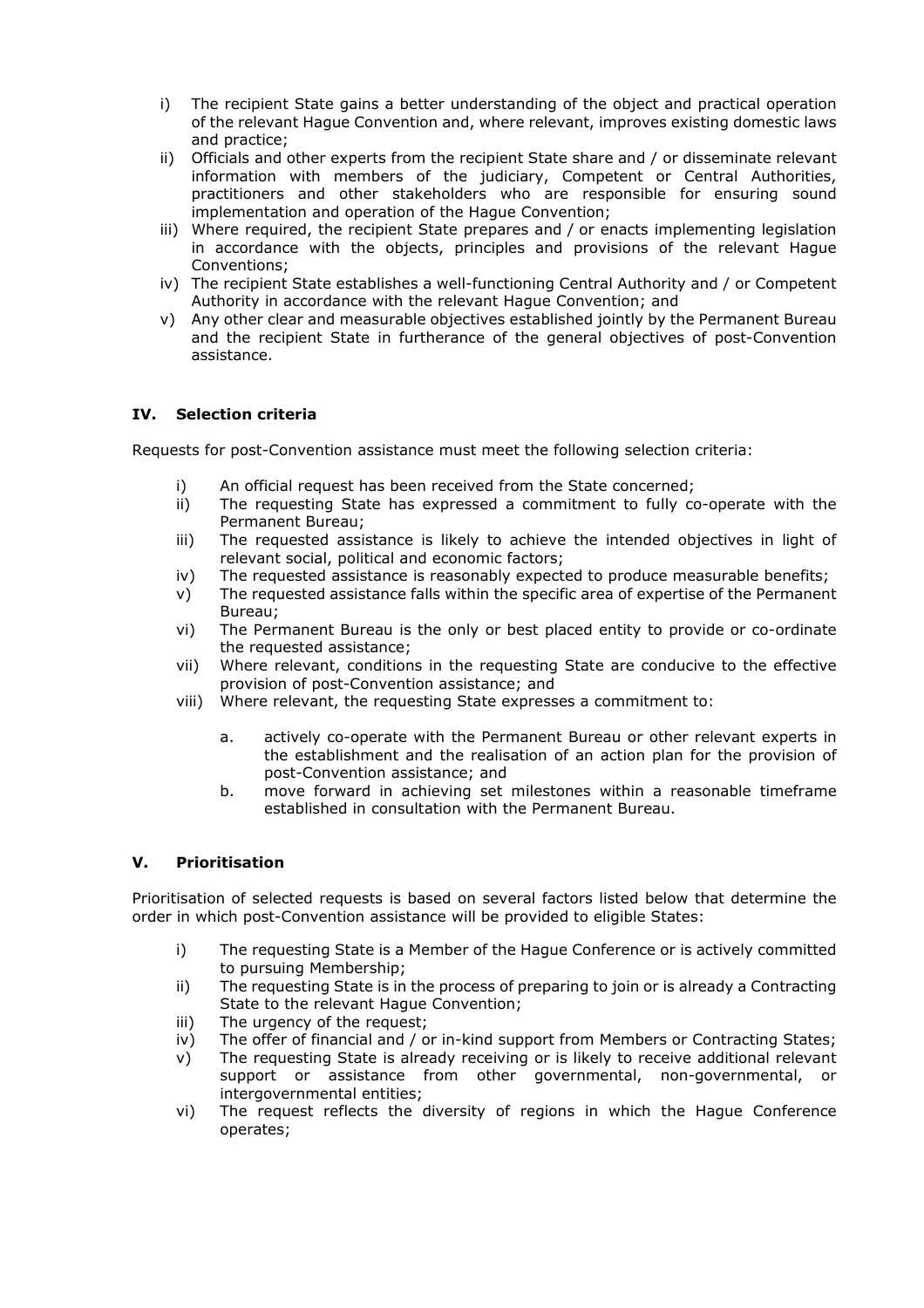- vii) The lasting and substantive impact that providing post-Convention assistance is expected to have on the recipient State and the region, including the possibility that such assistance may enable the recipients to later provide training to other States in need of assistance;
- viii) The post-Convention assistance will be provided in a cost-effective and efficient way; and
- ix) The request pertains to a widely ratified or recently adopted Hague Convention for which broad participation is reasonably expected.

### VI. Financial and other resources

Adequate, consistent and predictable financial and other resources are essential for the provision of post-Convention assistance.

The availability of both financial and other resources will determine whether and when a request will go forward. In particular, post-Convention assistance will only be provided where the Permanent Bureau has the capacity and resources to respond to a request taking into account the resources required by the Hague Conference's work programme and existing or upcoming commitments.

# VII. Quality and effectiveness

The following indicators, where relevant, will be used to measure the effectiveness of the post-Convention assistance provided:

- i) The recipient State co-operates with the Permanent Bureau in a consistent and constructive manner;
- ii) The milestones set out in the action plan are achieved within the established timeframe unless there are exceptional circumstances;
- iii) The post-Convention assistance is provided in a cost-effective and efficient way and within the established budget; and
- iv) The strategic objectives outlined in Section III have been met.

Where the provision of post-Convention assistance is deemed ineffective, the Permanent Bureau may decide at any time to suspend or terminate it.

### VIII. Accountability and reporting

To ensure accountability and to assess the effectiveness of post-Convention assistance, transparent and periodic reporting on the purpose, scope, funding sources and achievements will be done in the following manner.

A) Reporting standards

All reports on post-Convention assistance will include, where relevant:

- i) The States which are receiving, and the States which are contributing to the provision of, such assistance;
- ii) The funding sources;
- iii) A summary of the action plan and achievements;
- iv) An assessment of the effectiveness of the assistance provided as against the effectiveness criteria set out in Section VII;
- v) An assessment of whether the assistance is being or has been provided within the specified timeframe; and
- vi) An assessment of whether the provision of assistance was cost-effective and efficient.